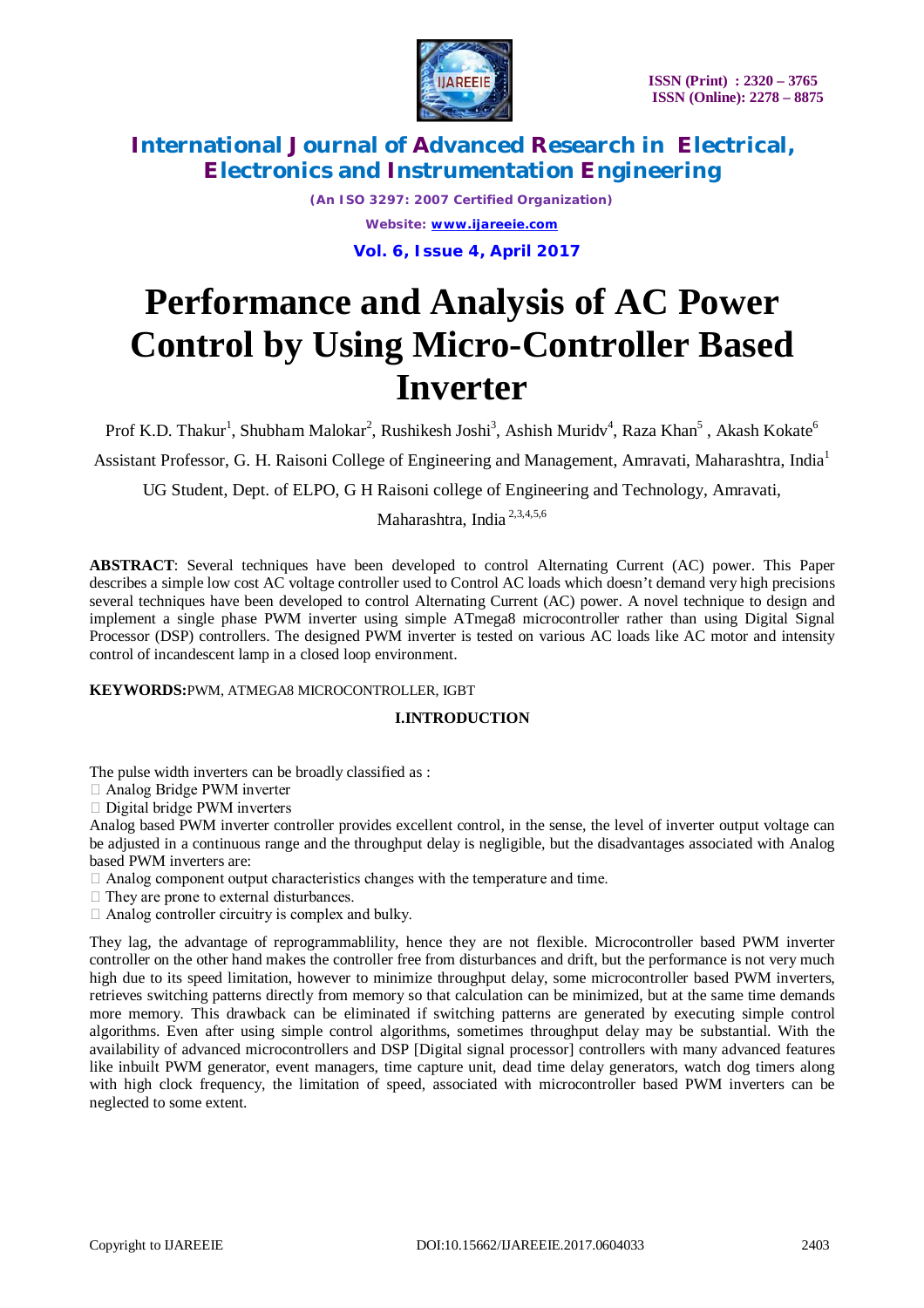

*(An ISO 3297: 2007 Certified Organization)*

*Website: [www.ijareeie.com](http://www.ijareeie.com)*

### **Vol. 6, Issue 4, April 2017**

#### **II. RELATED WORK**

S.A. Hari Prasad [1] has described a novel technique to design and implement a single phase PWM inverter using simple 8051 microcontroller rather than using Digital Signal Processor (DSP) controllers. The main features of 8051 based PWM inverter are simpler design, low cost, maximum range of voltage control and compact in size*.* 

Khaled A.Madi Ali [2] describes that the microcontroller in order to generate the variable frequency AC voltage to control the speed of the induction motor. This study investigates the microcontroller based variable frequency power inverter. The microcontroller provides the variable frequency pulse width modulation (PWM) signal that controls the applied voltage on the gate drive, which provides the required PWM frequency with less harmonics at the output of the power inverter.

Jiangmin Yao [3], has implemented the PIC17C756 microcontroller in a single phase induction motor adjustable speed drive control with hardware setup and software program in C code. The main feature used in this microcontroller was its peripherals to realize pulse width modulation in the single phase motor control. Furthermore, one chip and reprogrammable ROM replaces the conventional complicated circuit solution. He concluded that this brought low cost, small size and flexibility to change the control algorithm without changes in hardware. The problem of this microcontroller was that it had no dead band register and only had a three PWM output. Therefore, additional logic analogue circuits were added to generate their complement signals and to generate dead time in order to avoid the overlapping of turn on for both upper and lower switches.



### **III. BLOCK DIAGRAM**

**Figure 3: Block diagram**

The above schematic figure (3) shows the Microcontroller based bridge PWM inverter. The speed in RPM [Rotation per Minute] is entered through the keyboard and corresponding to the key pressed, digital equivalent of that RPM is stored in memory. Through speed sensor, speed of the AC motor is sensed and the analog output given by the sensor is converted to digital data. Using ATMEGA8 microcontroller ports, the digital data is accepted and is compared with required speed's digital data. Proportional Algorithm is used to adjust the duty cycle of the PWM signal in accordance with the error. The generated PWM signal is used to generate two gate signals using interrupts required for bridge inverter circuit. Gate signals are passed through gate driver circuit to boost up the gate signal so that it can drive the IGBT switches of bridge inverter to the ON state. User can change the speed at any instant of time in accordance to his requirements. Many additional features can be further added like sensing the temperature of room and automatically controlling either the speed of the fan or the level of air conditioning required.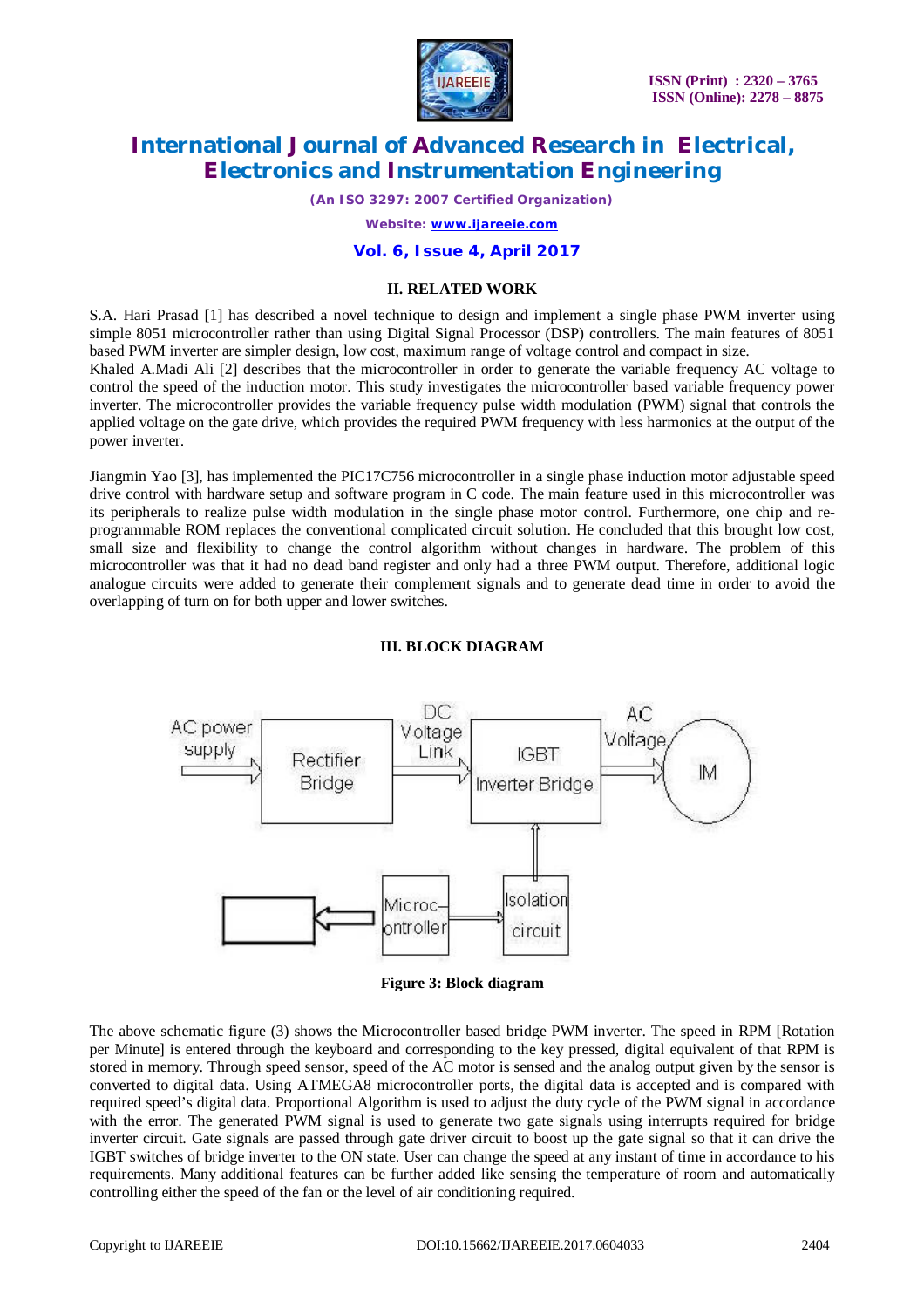

*(An ISO 3297: 2007 Certified Organization)*

*Website: [www.ijareeie.com](http://www.ijareeie.com)*

### **Vol. 6, Issue 4, April 2017**

### *A.* **METHODS OF SPEED CONTROL**

Stator voltage control.

 $\Box$  Frequency control.

 $\Box$  Rotor voltage control.

□ Stator voltage and frequency control.

#### **Stator voltage and frequency control method**

 $N=Ns(1-s)$  and  $Ns=120f/p$ 

So we can change the actual speed N by changing the synchronous speed .But synchronous speed Ns can be changed by changing stator supply frequency f1 .so theoretically we can control speed by changing only f1.

But only change in f1 keeping v1 constant .as an adverse effect on the air flux because air gap flux is given by

### $\varphi$ agα (v1/f1)

So air gap flux <sup> $\varphi$ </sup>agproportional to (v1/f1) if f1 reduce by keeping v1 constant then there is a possibility of core saturation. Hence the ratio (v1/f1) is kept constant by changing stator voltage v1.and frequency f1 simultaneously These is necessary to keep air gap flux constant.

Hence these method called as constant (v/f) control method.



#### **Figure 3.1: V/F method**

#### **Working:**

The AC input of constant voltage and constant frequency is applied to an AC to DC converter which is rectifier. At the output of AC to DC converter we get a DC voltage. A capacitor bank is used to ripple contain in DC voltage. These DC voltage is applied at input of an inverter. The inverter is an electronic circuit which convert the DC voltage into three phase variable voltage variable frequency AC voltage. These voltage applied to stator winding of the motor. Thus we get constant v/f control.

#### **Frequency Control:**

The induction motor speed variation can be easily achieved for a short range by either stator voltage control or rotor resistance control. But both of these schemes result in very low efficiencies at lower speeds. The most efficient scheme for speed control of induction motor is by varying supply frequency. This not only results in scheme with wide speed range but also improves the starting performance. If the machine is operating at speed below base speed, then v/f ratio is to be kept constant so that flux remains constant. This retains the torque capability of the machine at the same value. But at lower frequencies, the torque capability decrease and this drop in torque has to be compensated for increasing the applied voltage.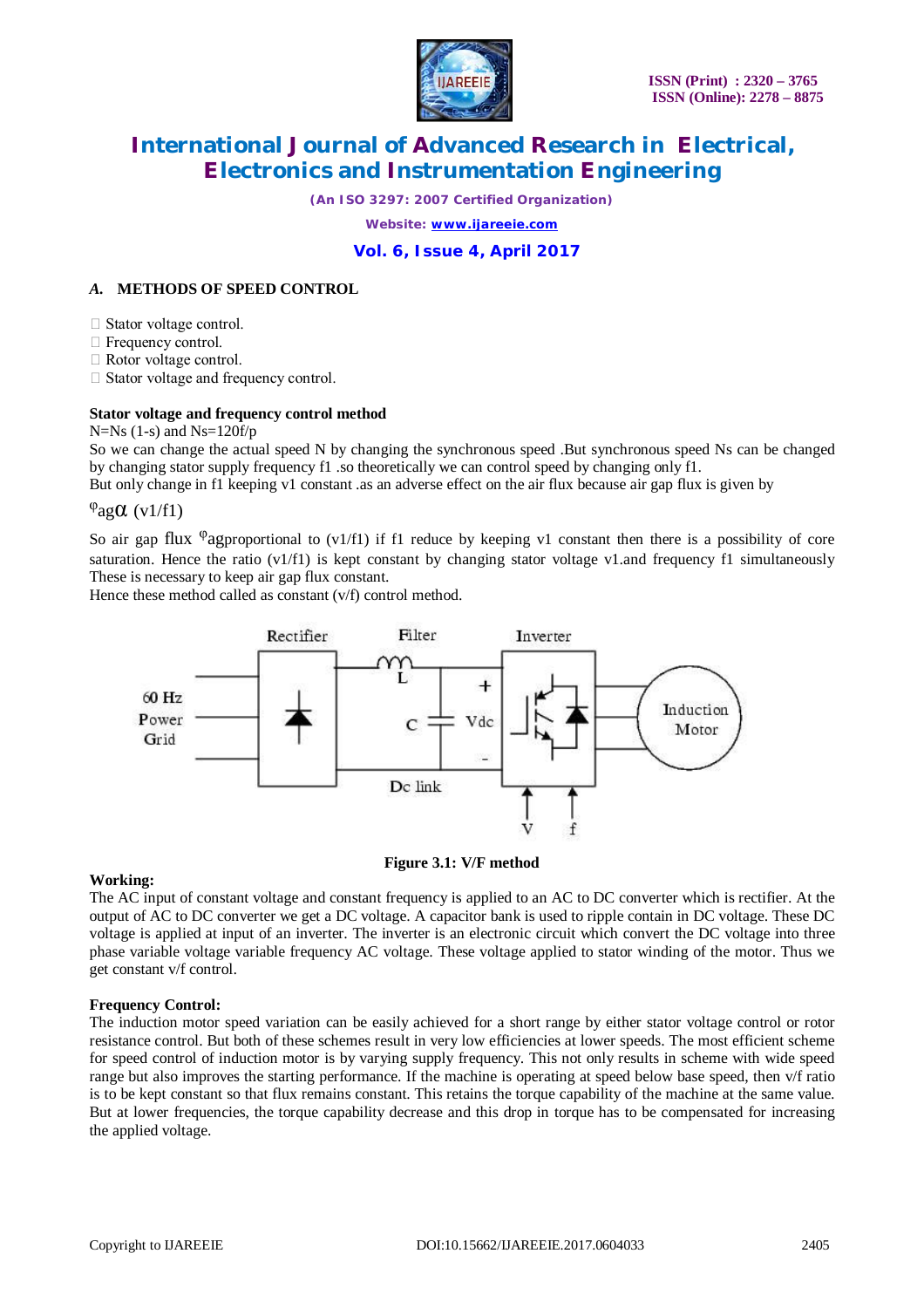

*(An ISO 3297: 2007 Certified Organization)*

*Website: [www.ijareeie.com](http://www.ijareeie.com)*

 **Vol. 6, Issue 4, April 2017**



**Figure 3.2: Frequency control**

#### **IV. PULSE WIDTH MODULATION**

Pulse Width Modulation is a technique that confirms a signal width, generally pulses based on modulator signal information. PWM , has become a simple method for generating unique signals, due to the new innovation of microcontrollers and its power efficiency. To create a sinusoidal signal, PWM uses high frequency square waves with varying duty cycles. Duty cycle is the percentage of time the signal is on relative to the period. This means as the duty cycle increases, more power is transmitted.PWM requires rapid on and off signals, which can be achieved using high power MOSFETs [MOSFETs are ideal switches due to the low power loss when the device is activated. It should be noted, however, that when a MOSFET is in transition between on and off, the power loss can be significant. For this reason, the transition times and frequency should be engineered to be as short as possible. This can be achieved by minimizing the amplitude between the on and off stages and lowering the PWM frequency; however as the frequency decreases so does the signal quality.

Pulse width modulation inverter can be classified as

- Analog Bridge PWM inverter
- □ Digital bridge PWM inverter

#### *B.* **ANALOG BRIDGE PWM INVERTER**

In analog bridge PWM signal is generated by feeding a reference and a carrier signal to a comparator which creates the output signal based on the difference between the two inputs. The reference is a sinusoidal wave at the frequency of the desired output signal. The carrier wave is a triangle or saw tooth wave which operates at frequency significantly greater than the reference wave. When the carrier signal exceeds the reference the output is at high state and when the reference exceeds the carrier the output is at low state.

#### *C.* **DIGITAL BRIDGE PWM INVERTER**

It is also known as microcontroller based power inverter. It makes the controller free from disturbance and drift but the performance is not very high due to its speed limitation. However, to reduce through put delay some microcontroller retrieve switching pattern straight from memory so calculation can be minimized, but this technique demands more memory. This drawback can be eliminated by switching patterns executing simple control algorithms. With availability of advanced microcontroller and DSP (digital signal processor) controller that has advanced features like inbuilt PWM generator, event manager, time capture unit, dead time delay generator, watch dog timer along with high clock frequency, the limitation of speed associated with microcontroller can be neglected to some extent.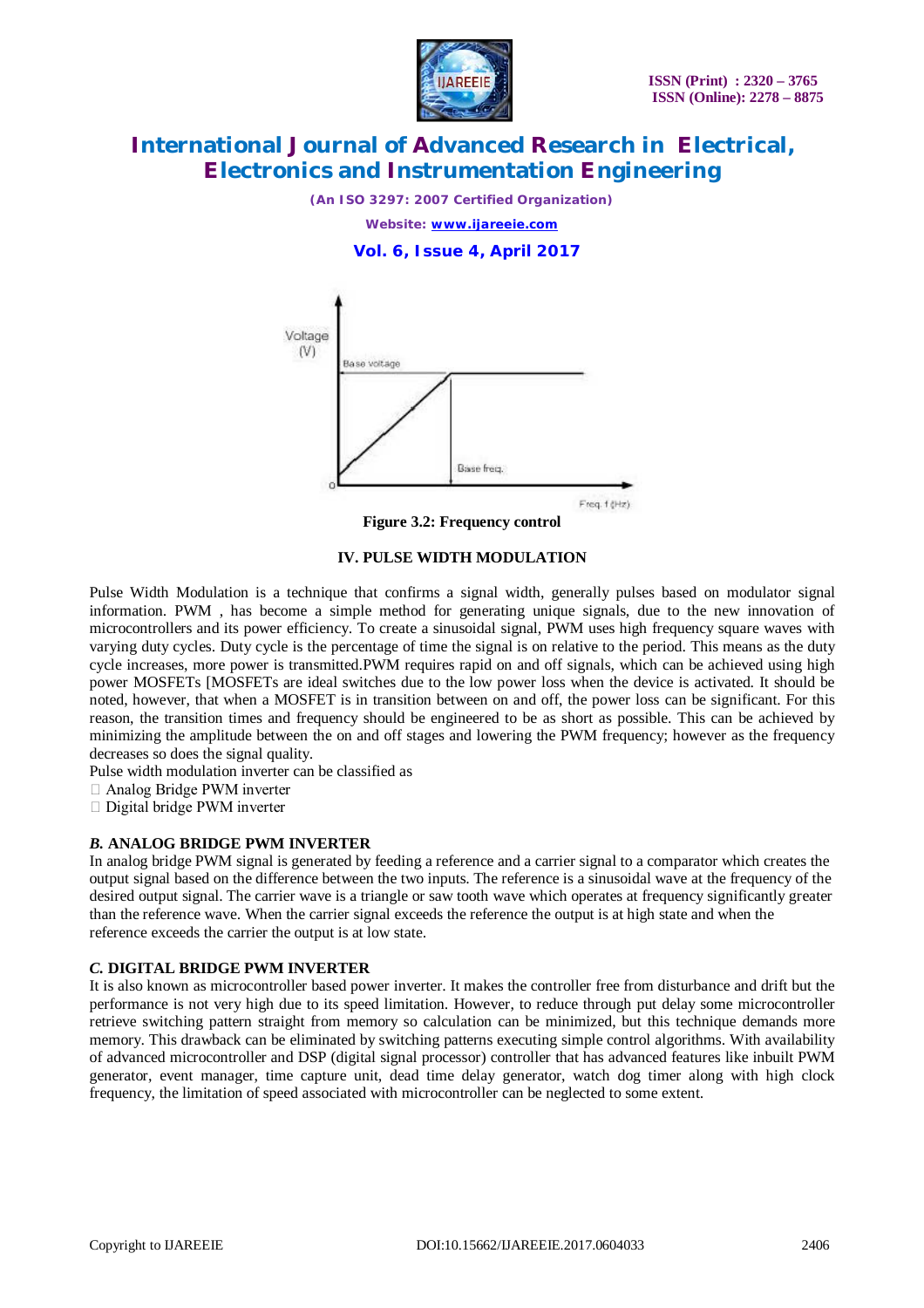

*(An ISO 3297: 2007 Certified Organization)*

*Website: [www.ijareeie.com](http://www.ijareeie.com)*

### **Vol. 6, Issue 4, April 2017**



**Figure 4: Pulse width modulation**

#### *D.* **VARIABLE RESISTOR**

A variable resistor is a device that is used to change the resistance according to our needs in an electronic circuit. It can be used as a three terminal as well as a two terminal device. Mostly they are used as a three terminal device. Variable resistors are mostly used for device calibration.



#### **Figure 4.3 Variable resistor**

As shown in the diagram below, a variable resistor consists of a track which provides the resistance path. Two terminals of the device are connected to both the ends of the track. The third terminal is connected to a wiper that decides the motion of the track. The motion of the wiper through the track helps in increasing and decreasing the resistance. The track is usually made of a mixture of ceramic and metal or can be made of carbon as well. As a resistive material is needed, carbon film type variable resistors are mostly used. They find applications in radio receiver circuits, audio amplifier circuits and TV receivers. For applications of small resistances, the resistance track may just be a coil of wire. The track can be in both the rotary as well as straight versions. In a rotary track some of them may include a switch. The switch will have an operating shaft which can be easily moved in the axial direction with one of its ends moving from the body of variable resistor switch. The rotary track resistor with has two applications. One is to change the resistance. The switch mechanism is used for the electric contact and non-contact by on/off operation of the switch. There are switch mechanism variable resistors with annular cross-section which are used for the control of equipment's. Even more components are added onto this type of a variable resistor so as to make them compatible for complicated electronic circuits. A high-voltage variable resistor such as a focus pack is an example. This device is capable of producing a variable focus voltage as well as a screen voltage. It is also connected to a variable.Resistance circuit and also a fixed resistance circuit [bleeder resistor] to bring a change in the applied voltage. For this both the fixed and variable resistor are connected in series.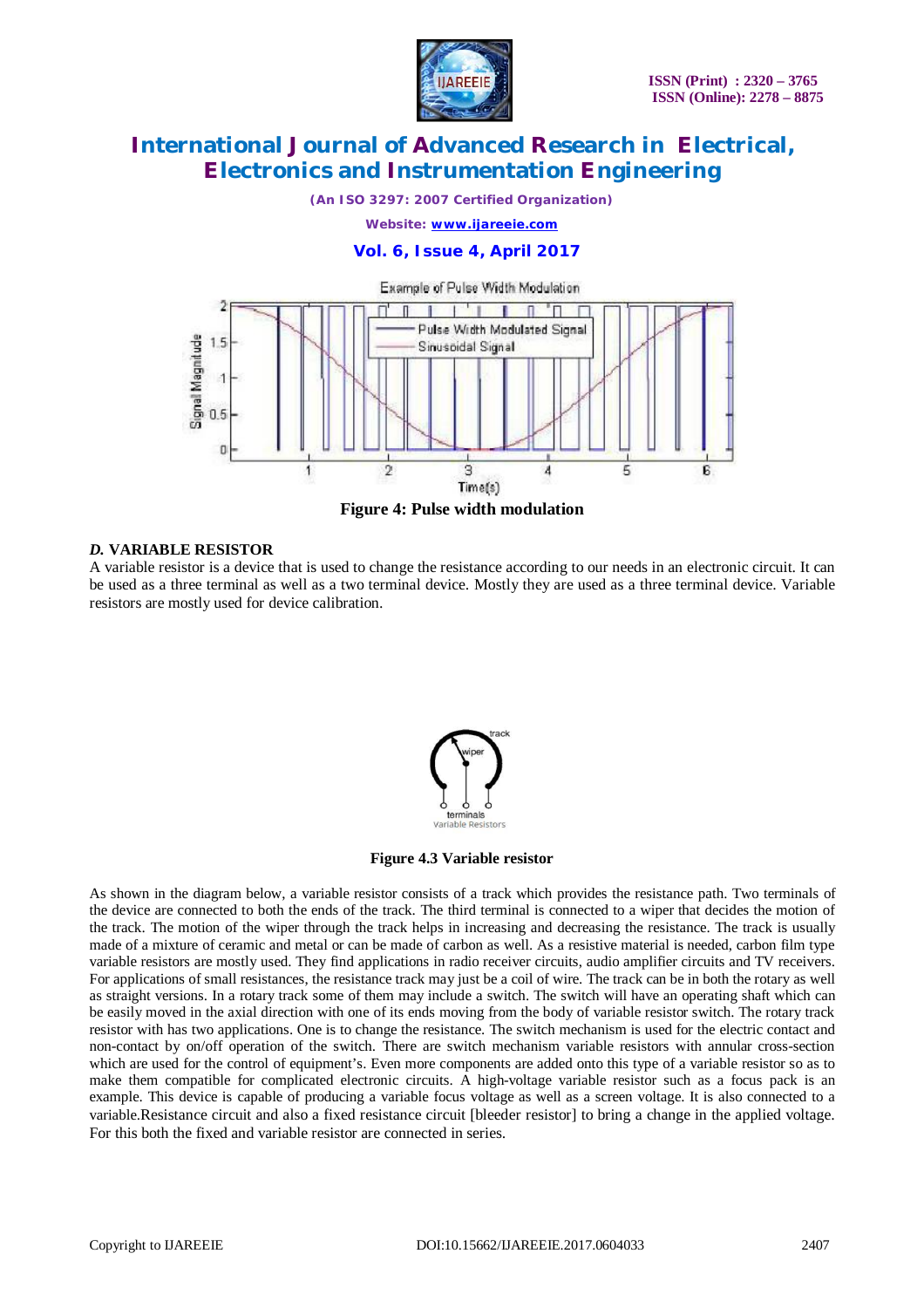

*(An ISO 3297: 2007 Certified Organization) Website: [www.ijareeie.com](http://www.ijareeie.com)*

### **Vol. 6, Issue 4, April 2017**

### **V.ATMEGA8 MICROCONTROLLER**

The AtMega8 is advance version 8051 Microcontroller and it is a low-power CMOS 8-bit microcontroller based on the AVR RISC architecture. By performing powerful instructions in a single clock cycle, the ATmega8 achieves throughputs approximately reaching to 1MIPS per MHz, allowing the system designed to optimize power consumption versus processing speed. For protection circuit and monitoring for 1-cell and 2-cell Li-ion applications that require high security and authentication, accurate monitoring, low cost, and high utilization of the cell energy. These includes 8KB self-programming flash program memory, 512-Bytes SRAM, and 256-Bytes EEPROM, 1 or 2 cells in series, overcurrent, high-current and short-circuit protection, 12-bit voltage A/D converter, 18-bit coulomb counter current A/D converter, and debug Wire interface for on-chip debug. By combining an 8-bit RISC CPU with In-System Self-Programmable Flash on a monolithic chip, the Atmel It is a powerful microcontroller that provides a highly-flexible and cost-effective solution to many embedded control applications. This supported with a full suite of program and system development tools, including C compilers, macro assemblers, program simulators, and





 **Figure 5: Pin Diagram**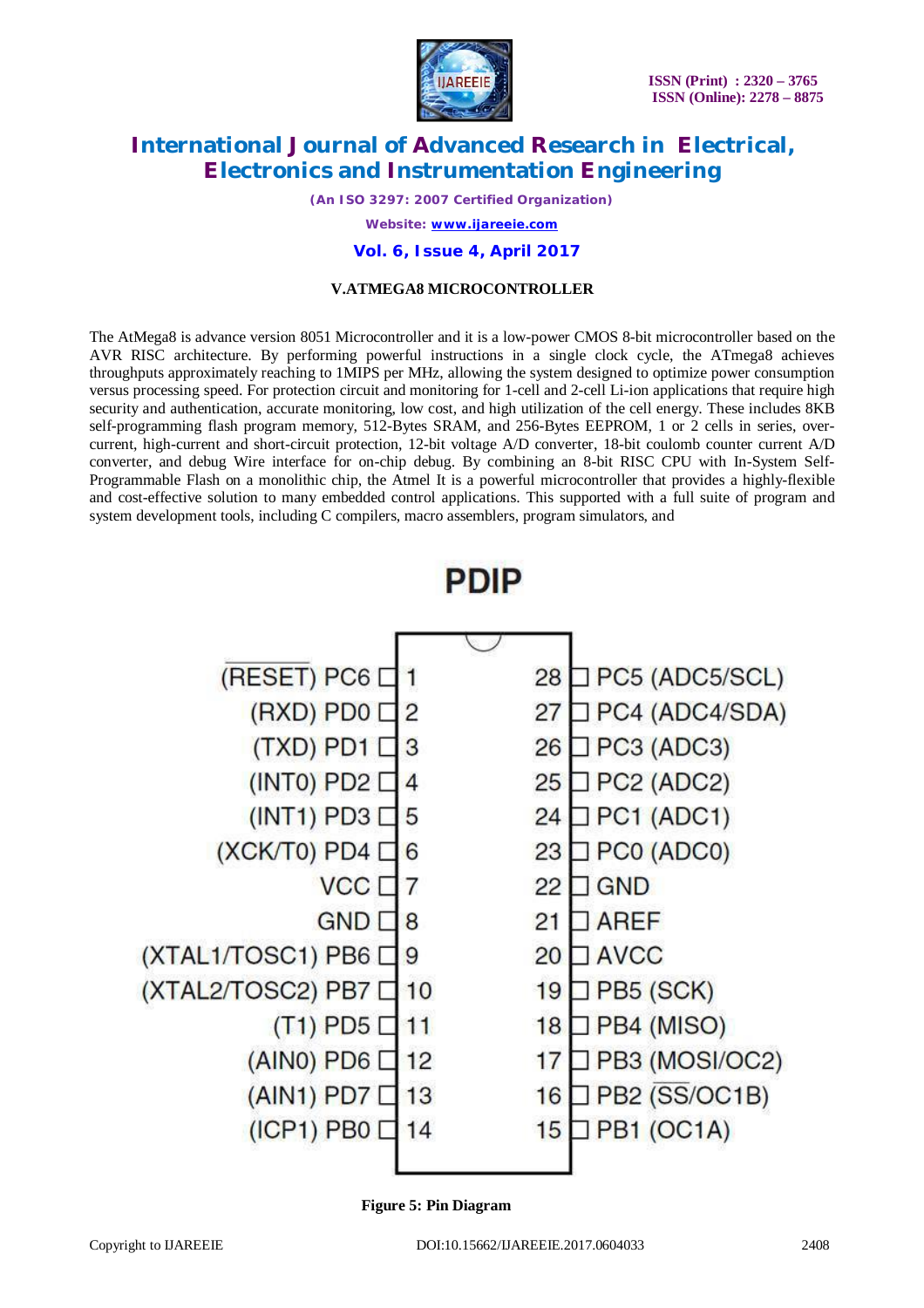

*(An ISO 3297: 2007 Certified Organization)*

*Website: [www.ijareeie.com](http://www.ijareeie.com)*

### **Vol. 6, Issue 4, April 2017**

### *E. Microcontroller Pin Description:*

All the pins of the Microcontroller support two signals except 5-pins. The Atmega8 microcontroller consists of 28 pins where pins 9, 10,14,15,16,17,18,19 are used for port B, Pins

23,24,25,26,27,28 and 1 are used for port C and pins 2,3,4,5,6,11,12 are used for port D.

Pin -1 is the RST (Reset) pin and applying a low level signal for a time longer than the minimum pulse length will produce a RESET.

Pin-2 and pin-3 are used in USART for serial communication

Pin-4 and pin-5 are used as an external interrupt. One of them will activate when an interrupt flag bit of the status register is set and the other will activate as long as the intrude condition succeeds.

Pin-9 & pin-10 are used as a timer counters oscillators as well as an external oscillator where the crystal is associated directly with the two pins. Pin-10 is used for low-frequency crystal oscillator or crystal oscillator. If the internal adjusted RC oscillator is used as the CLK source  $\&$  the asynchronous timer is allowed, these pins can be utilized as a timer oscillator pin.

Pin-19 is used as a Master CLK o/p, slave CLK i/p for the SPI-channel.

Pin-18 is used as Master CLK i/p, slave CLK o/p.

Pin-17 is used as Master data o/p, slave data i/p for the SPI-channel. It is used as an i/p when empowered by a slave  $\&$ is bidirectional when allowed by the master. This pin can also be utilized as an  $\alpha/p$  compare with match  $\alpha/p$ , which helps as an external o/p for the timer/counter.

Pin-16 is used as a slave choice i/p. It can also be used as a timer or counter1 comparatively by arranging the PB2-pin as an o/p.

Pin-15 can be used as an external o/p of the timer or counter compare match A.

Pin-23 to Pins28 have used for ADC (digital value of analog input) channels. Pin-27 can also be used as a serial interface CLK & pin-28 can be used as a serial interface data

Pin-12 and pin-13 are used as an Analog Comparator i/ps.

Pin-6 and pin-11 are used as timer/counter sources.

#### **VI.RESULT AND DISCUSSION**



**Figure 6: Circuit diagram**

The above figure shows the schematic representation of circuit diagram of AC power control by using ATmega8 microcontroller based inverter. A single phase 230 V supply is given to step down transformer. The Transformer step downs 230V supply to 12 V supply. This 12 V AC supply is given to center tap rectifier. It converts AC supply into DC supply. As there is some ripple contain in the supply to remove these ripples, we used capacitor as filter. These pure